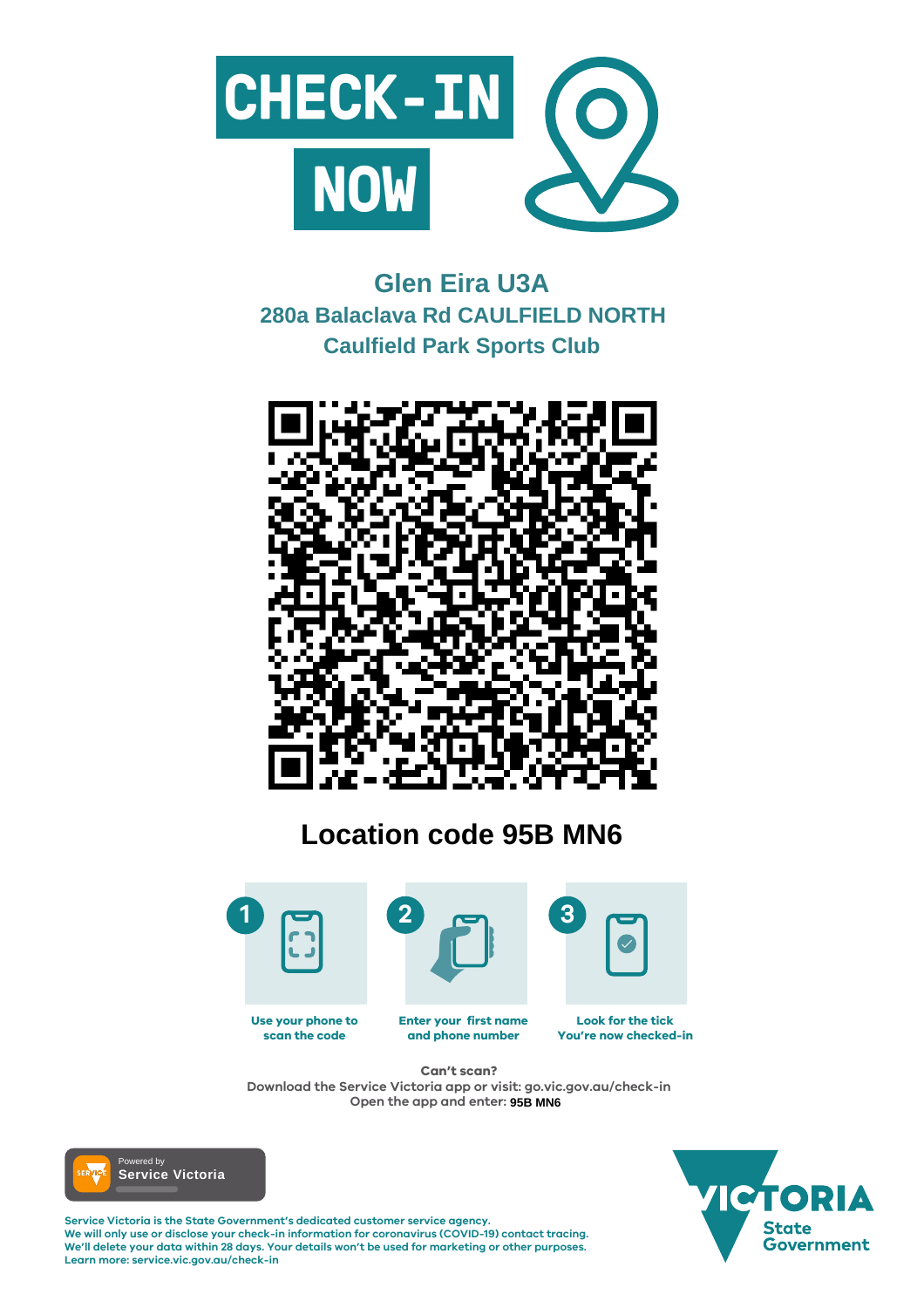## **CHECK-IN NOW**

![](_page_1_Picture_1.jpeg)

## **Caulfield Park Sports Club**

![](_page_1_Picture_3.jpeg)

Unable to scan? Download the Service Victoria app and use code:

## **95B MN6**

#### Learn more at service.vic.gov.au/check-in

![](_page_1_Picture_7.jpeg)

![](_page_1_Picture_8.jpeg)

**Scan code** with the Service **Victoria** app or your phone camera.

**Look for the** first name and tick. You're now checked in. phone number.

Service Victoria is the State Government's dedicated customer service gaency. We will only use or disclose your check-in information for coronavirus (COVID-19) contact tracing. We'll delete your data within 28 days. Your details won't be used for marketing or other purposes. Learn more: service.vic.gov.gu/check-in

**Enter vour** 

![](_page_1_Picture_12.jpeg)

![](_page_1_Picture_13.jpeg)

## **CHECK-IN NOW**

![](_page_1_Picture_15.jpeg)

### **Caulfield Park Sports Club**

![](_page_1_Picture_17.jpeg)

Unable to scan? Download the Service Victoria app and use code:

## **95B MN6**

#### Learn more at service.vic.gov.au/check-in

![](_page_1_Picture_21.jpeg)

**Scan code** with the Service **Victoria app** or your phone camera.

**Enter vour** first name and phone number.

**Look for the** 

tick. You're now checked in.

Service Victoria is the State Government's dedicated customer service gaency. We will only use or disclose your check-in information for coronavirus (COVID-19) contact tracing. We'll delete your data within 28 days. Your details won't be used for marketing or other purposes. Learn more: service.vic.gov.gu/check-in

![](_page_1_Picture_28.jpeg)

![](_page_1_Picture_29.jpeg)

## **CHECK-IN NOW**

![](_page_1_Picture_31.jpeg)

## **Caulfield Park Sports Club**

![](_page_1_Picture_33.jpeg)

Unable to scan? Download the Service Victoria app and use code:

## **95B MN6**

#### Learn more at service.vic.gov.au/check-in

![](_page_1_Picture_37.jpeg)

![](_page_1_Picture_39.jpeg)

**Scan code** with the Service **Victoria app** or your phone camera.

**Enter vour** first name and phone number. **Look for the** tick. You're now checked in.

Service Victoria is the State Government's dedicated customer service gaency. We will only use or disclose your check-in information for coronavirus (COVID-19) contact tracing. We'll delete your data within 28 days. Your details won't be used for marketing or other purposes. Learn more: service.vic.gov.gu/check-in

![](_page_1_Picture_44.jpeg)

![](_page_1_Picture_45.jpeg)